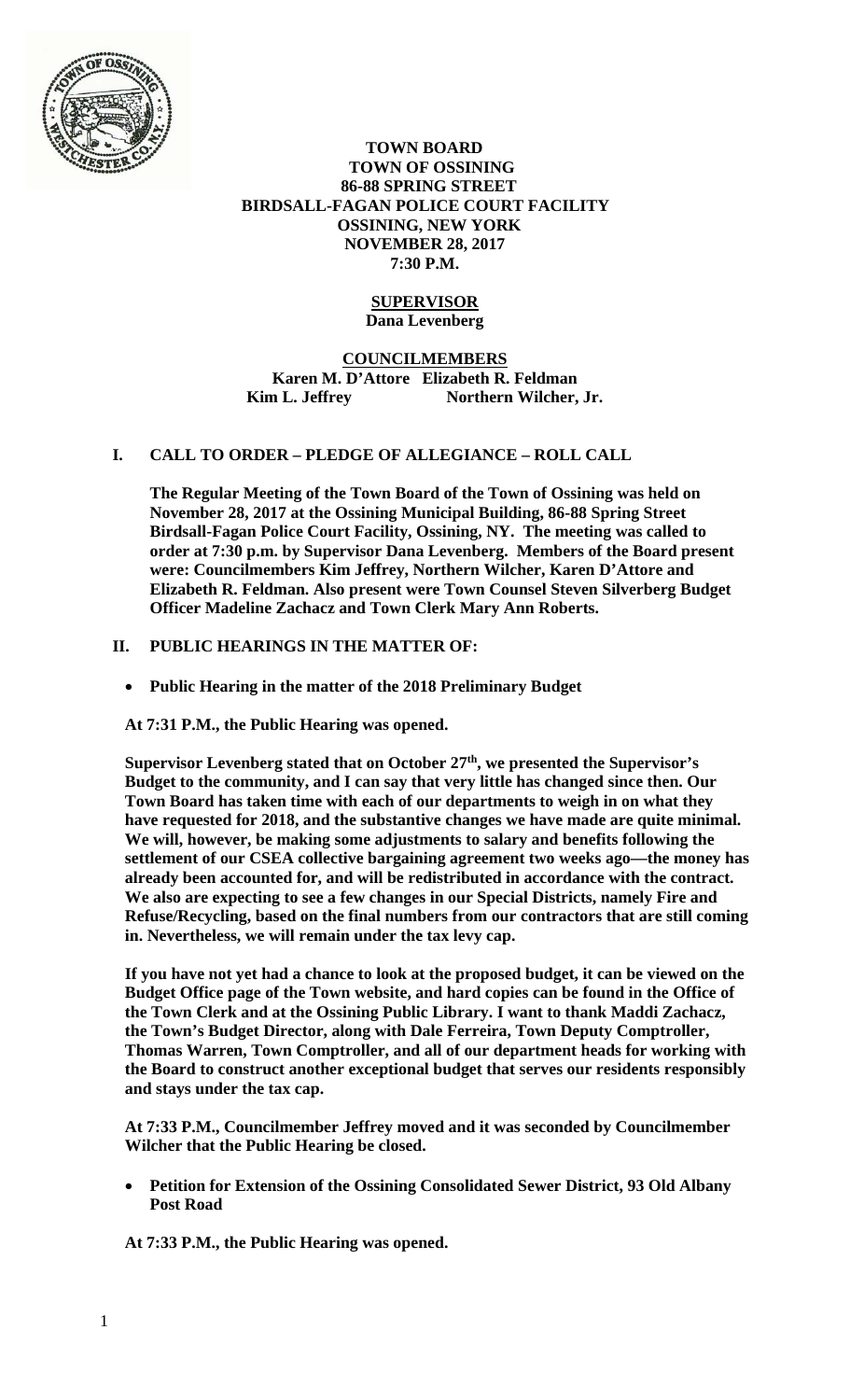**Supervisor Levenberg stated that from time to time, we have properties who wish to join the Town sewer district. Once it has been confirmed that the neighborhood has the capacity to service the property, this petition can be filed with the Town Building Department and the property owner can move forward with construction at their cost. Assuming there are no issues, we plan to issue this petition next week in a Special Meeting.** 

**At 7:33 P.M., Councilmember Jeffrey moved and it was seconded by Councilmember Wilcher that the Public Hearing be closed.** 

**Restore NY Grant Application, Cedar Lane Park Reuben House**

**At 7:34 P.M., the Public Hearing was opened.** 

**Supervisor Levenberg stated that my office has been working hard on this grant application to help eventually restore the Reuben House, with the long-term view being a pop-up restaurant or event space—for that longer term plan we will solicity community input. There is much work to be done just to ready the building and site and secure it, and we are hopeful that our project will be looked on favorably by the state so we can receive grant money and start moving forward next year.** 

**At 7:35 P.M., Councilmember Jeffrey moved and it was seconded by Councilmember Wilcher that the Public Hearing be closed.** 

### **III. ANNOUNCEMENTS**

**Supervisor Levenberg announced the following:** 

**We have such an exciting weekend coming up in the Town, beginning this Friday evening, December 1st, when you can "Celebrate the Holidays" with the Old Mill Singers at the Clearview School at 8PM. Come hear some holiday classics and get into the spirit of the season. Tickets are available online at www.oldmillsingers.com, or you can purchase them at the door. There will also be a performance on Saturday, December 2nd, also at 8PM.** 

**Feeling creative? Join us for Holiday Gift Making at the Cedar Lane Arts Center this Saturday, December 2nd, between 2PM and 4:30PM. You can drop in to work on some cool winter craft projects like ornaments, note cards and more, ranging from \$2 to \$6 per project, and give a handmade gift to a special someone this holiday season. All children must be accompanied by an adult.** 

**Also on Saturday, December 2nd is the Campwoods Holiday Craft Fair. This event is a favorite of mine each year, and I am looking forward to seeing everyone there to get my yearly fill of ceramics, hand-made jewelry, candles, soaps and other artisanal goodies. The day starts at 10AM and lasts until 5PM, so make sure to stop by and "get your local shop on" here in Ossining.** 

**I would also encourage everyone to attend the second-to-last weekend of Westchester Collaborative Theater's "Fractured Family Tales" at 23 Water Street. This collection of four short plays is getting great reviews, and although I may be a little biased, I thought it was outstanding. Tickets can be purchased at wctheater.org for Thursday, November 30th, Friday, December 1st, Saturday, December 2nd or Sunday, December 3rd. Shows are at 8pm Friday nights, 3 and 8pm on Saturdays, and 3pm on Sunday.** 

**Finally, I want to remind everyone to check out two screenings coming up. The first one is this Tuesday, December 5th. Join Assemblywoman Sandy Galef at the Ossining Public Library's Budarz Theater for a screening of "She's Beautiful When She's Angry," which looks at the modern women's movement and how far we've come, before examining how far we have to go. The 90 minute film will be followed by a panel discussion featuring three generations of Ossining women who will**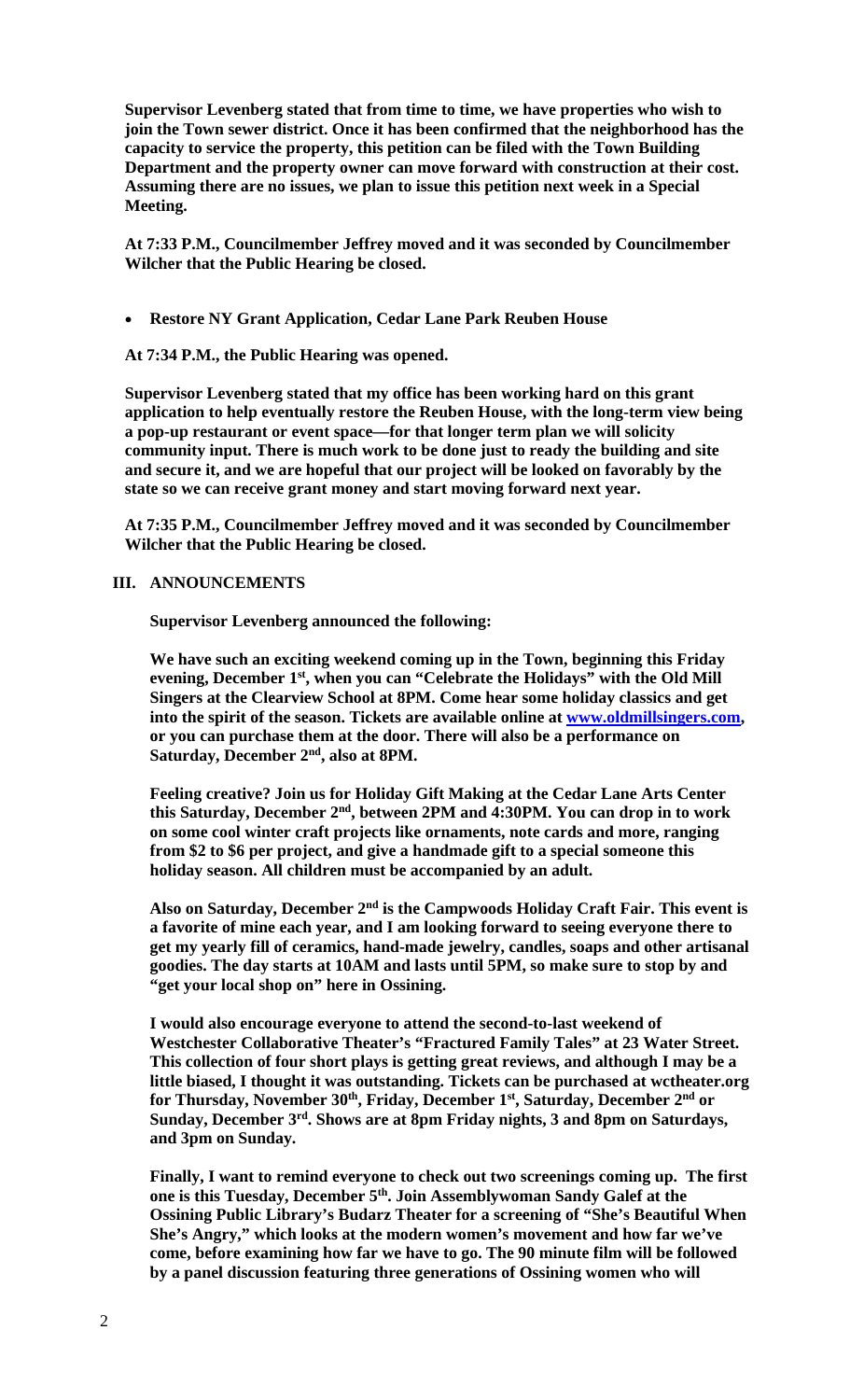**discuss how being a woman has changed, and how it hasn't, over their lifetimes.**  This great event in celebration of the 100<sup>th</sup> anniversary of women's suffrage begins **at 6:30 P.M., and is free.** 

**Then on Thursday, December 6th, the Ossining Documentary and Discussion Series will be hosting "Dramatic Escape" which takes place behind the walls of our very own Sing-Sing Correctional Facility. The film follows a group of inmates over the course of one year while they prepare to stage a production of "A Few Good Men." Having visited Sing-Sing for these productions in the past, I can attest to the fact that this is some compelling material that you will not want to miss. This screening will also take place in the Ossining Public Library's Budarz Theater beginning at 6:30PM, followed by a panel discussion. All are welcome.** 

**Councilmember Feldman announced the Ossining Boat and Canoe Club Toy Drive for the holidays. Donations boxes are located in the Village/Town Clerk's office, the Ossining Union Free School District and the Shattemuc Yacht Club.** 

#### **IV. LIAISON REPORTS**

**Councilmember Jeffrey commented on the joint efforts of Briarcliff and the Town of Ossining including Assemblywoman Sandy Galef and Senator David Carlucci in the expansion of the intersection of Route 9A and North State Road.** 

**Budget Officer Zachacz announced Breakfast With Santa will take place on December 9th at the Joseph G. Caputo Community Center.** 

### **V. DEPARTMENTAL REPORTS**

# **VI. PUBLIC COMMENT ON AGENDA ITEMS**

#### **VII. BOARD RESOLUTIONS**

#### **A.Approval of Minutes-Regular Meeting**

**Councilmember Wilcher moved and it was seconded by Councilmember Feldman that the following be approved:** 

**Resolved, that the Town Board of the Town of Ossining hereby approves the November 14, 2017, Minutes of the Regular Meeting as presented.** 

 **Motion Carried: Unanimously** 

## **B. Approval of Voucher Detail Report**

**Councilmember Jeffrey moved and it was seconded by Councilmember Wilcher that the following be approved:** 

**Resolved, that the Town Board of the Town of Ossining hereby approves the Voucher Detail Report dated November 28, 2017 in the amount of \$698,403.53** 

**Supervisor Levenberg stated that as we come closer to the end of 2017, we are starting to see a rush of bills coming in to help everyone close out the year. While this is a rather large bill run, it includes our December medical payment, the November IMA with the Village of Ossining, and some items from the 2017 Capital Plan, including the paving at Cedar Lane Park and the Bobcat Skid Steer for the Town Parks Department. We are also reimbursing the Village of Briarcliff for the substantial amount of work that has been completed at Route 9A and North State Road, \$80k of which is being reimbursed by the State, and the final design and site work for the 9A/Route 134 sewer replacement job.** 

 **Motion Carried: Unanimously**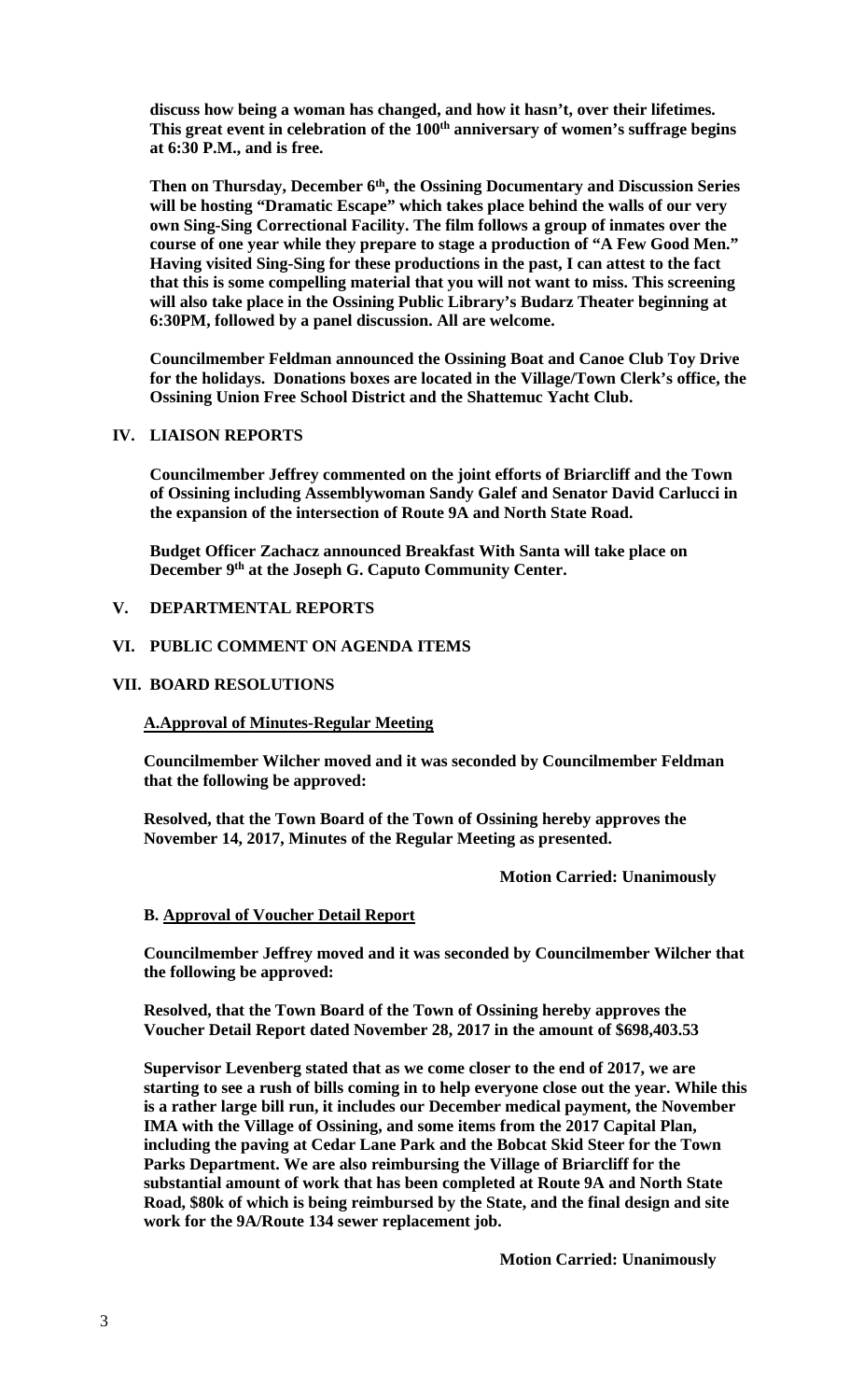## **C. Contracts- CSEA Local 1000, 2018 through 2021**

**Councilmember Jeffrey moved and it was seconded by Councilmember Wilcher that the following be approved:** 

**BE IT RESOLVED, that upon the recommendation of the Town Supervisor, the Town Board hereby approves the Memorandum of Agreement between the Town of Ossining and the Civil Service Employees Association Inc. (CSEA) Local 1000 AFLC-CIO, Town of Ossining Unit, Westchester County Local 860, covering the period January 1, 2018 - December 31, 2021 and authorizes the expenditure of funds consistent therewith; and** 

**BE IT FURTHER RESOLVED, that the Town Supervisor is authorized to execute a collective bargaining agreement covering the period from January 1, 2018 through December 31, 2021 that is consistent with the terms of the Memorandum of Agreement.** 

**Supervisor Levenberg stated she is extremely pleased with the contract we have been able to broker with the CSEA, which is the bargaining unit that represents the Town's administrative and Senior Nutrition Program employees. We believe this contract is fair and takes into consideration the rising benefit costs that the Town is seeing now and will see into the foreseeable future. Special thanks to the negotiating team from CSEA for thinking outside the box on ways for the Town to save money while taking care of our most valuable resource--our employees.** 

 **Motion Carried: Unanimously** 

#### **D. Personnel- Resignation**

**Councilmember Wilcher moved and it was seconded by Councilmember D'Attore that the following be approved:** 

**Resolved, that the Town Board of the Town of Ossining hereby accepts, with regret, the resignation of Town Councilwoman Kim Jeffrey, effective December 1st, 2017.** 

**Supervisor Levenberg read the following statement:** 

*Kim, I cannot even remember how we met originally. It's possible it was at a School Board Meeting. Or maybe at a district leader meeting. Or maybe I saw you on a sports field or at a PTA sponsored event. But I know one thing for sure, whatever or wherever it was, it was surely because of your involvement in our Ossining community. You have been an outspoken advocate for all that you believe in, and all that you believe others believe will make our community better, smarter, easier, less expensive, cleaner, brighter, more comfortable, happier, and more attractive for those who live and work here.* 

*Your work in Senator Carlucci's office has been of great help to the community at large, especially your presence in his satellite office in Ossining. Whether helping seniors, working on school funding issues helping veterans or those with mental health or addiction issues, working with student advisors or any of the other folks you have dealt with, you have been such a positive force for so many. Your work on the Westchester Children's Museum board has finally started to bear fruit. Your participation in events, help navigating state agencies, and your ability to dance at every party has made you such a valuable asset and a joy to be around.* 

*On the Town board, your work to keep our budgets under the tax cap, to improve zoning and environmental codes, to make taxes fairer for all, to look out for your neighbors, and to help give our staff the tools they need to provide excellent service to our residents over the last four years has been so important. You have truly been a servant leader and have made every second of your service on the board count.*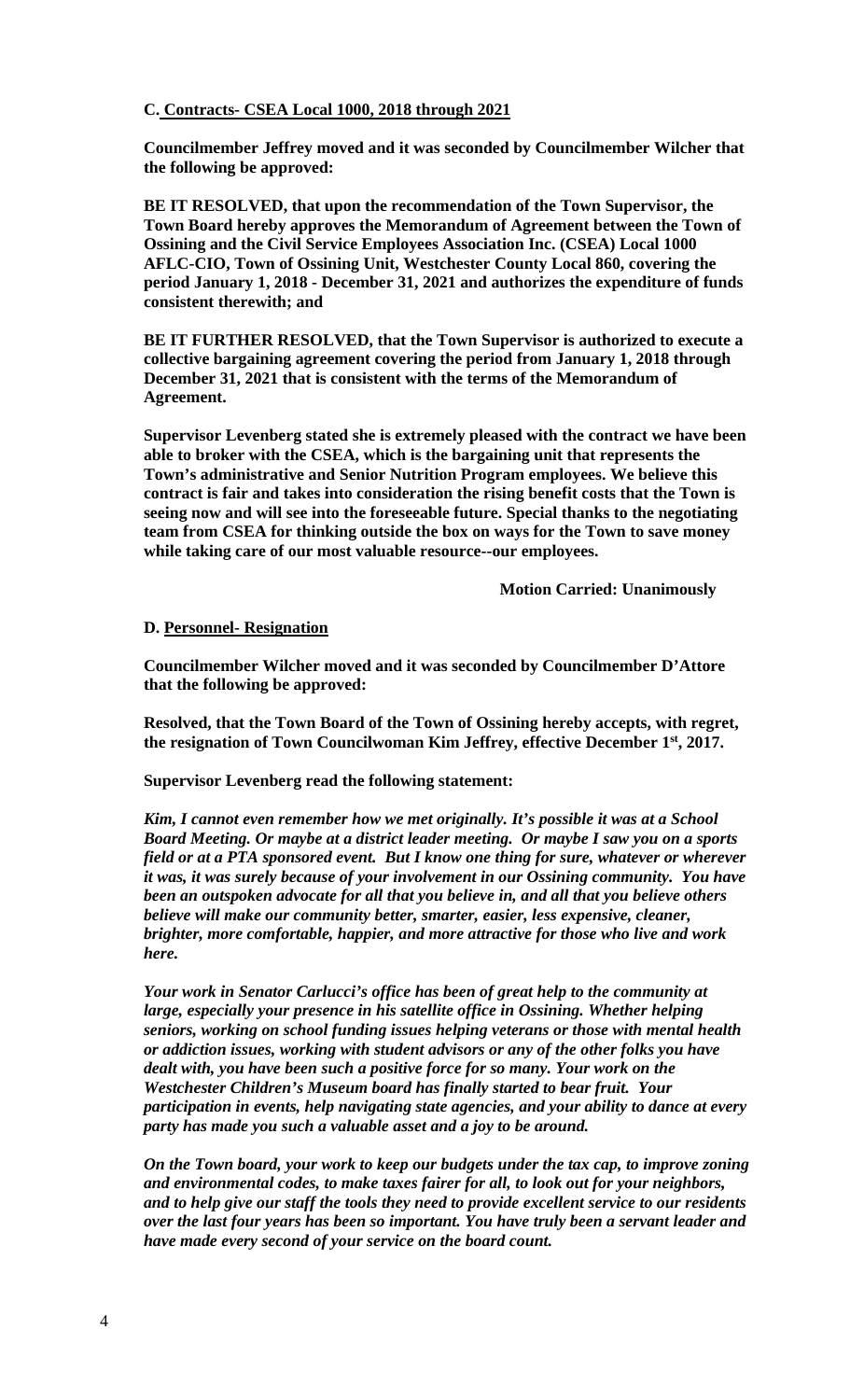*I know there are many, many people who have felt that you were their personal spokesperson on the Town Board and you have taken that responsibility very seriously. You are a tireless advocate and I know that you will certainly never stop being that. I know I speak for the entire Town board when I say I look forward to many citizen emails from you in the days and months ahead, and wish you well in your work for the Westchester DA. We will always value your input, and are so appreciative for all the time and energy you have given to the Town. While we do not have an official proclamation, we have nevertheless resolved as a board to designate December 1st Kim Jeffrey Day in the Town of Ossining. We will all celebrate accordingly!* 

*Thank you so much for all you do!* 

**Motion Carried: 4-1-0 Ayes: D'Attore, Wilcher, Feldman Levenberg Abstain: Jeffrey**

**Councilmember Jeffrey read the following statement:** 

*It is with excitement, but also bittersweetness, that I am announcing today that I am going to start a new chapter of my life. As many know, along with being a Town Board member for 4 years, I have worked full time for Senator Carlucci for almost 5. These 2 roles have afforded me the wonderful opportunity to serve people in many ways. Recently, I have received a new opportunity to work for the Westchester District Attorney's Office. This new career precludes me from being an elected official, and therefore I will be resigning from the Board effective December 1st, 2017. It has been a hard decision to make, but it is the right decision for me and my family. The timing is unfortunate, but we do not always choose timing. I am so proud and humbled to have served you. I thank you immensely for your support, all the relationships I have forged, and all that I have learned and that you have taught me. I leave knowing that there is more to do, but proud of the work I have done, facilitated, or been part of. I thank this board and am confident that these honorable people will continue the hard work to keep supporting our community and moving forward. I am leaving this role but I will continue to serve in other ways and I will always be here for you, my community. Thank you for your support. Thank you for your trust. And thank you for allowing me to serve you.* 

**Victoria Gearity, Prospect Avenue, stated that she and Kim met at the school board and also on the soccer field. I lives actually overlap but now it will be one less layer. I will miss your voice on the Town Board even though I did not agree on the many of the same issues but I do thank you for supporting the Village Police taking on the Town areas. I wish you the best of luck.** 

**E. Resolution- Contract, Harlan Films LLC** 

**Councilmember Jeffrey moved and it was seconded by Councilmember Feldman that the following be approved:** 

**Whereas, the Village of Ossining contracted with Harlan Films LLC ("the Producer") to film in the Village of Ossining during the fall of 2017; and** 

**Whereas, the filming on October 23rd, 2017, specifically outside of the Ossining Community Center, which houses the Town of Ossining Senior Nutrition Program, caused meals not to be delivered for one day; and** 

Whereas, the Producer, on October 27<sup>th</sup>, filmed in the Town of Ossining on North **State Road without securing a permit in advance; and** 

**Whereas, the Town has asked the Producer to make restitutions to the Town for impairing the business operation of the Senior Nutrition Program, as well as to pay the filming permit fees that should have been obtained prior to filming and related penalties;**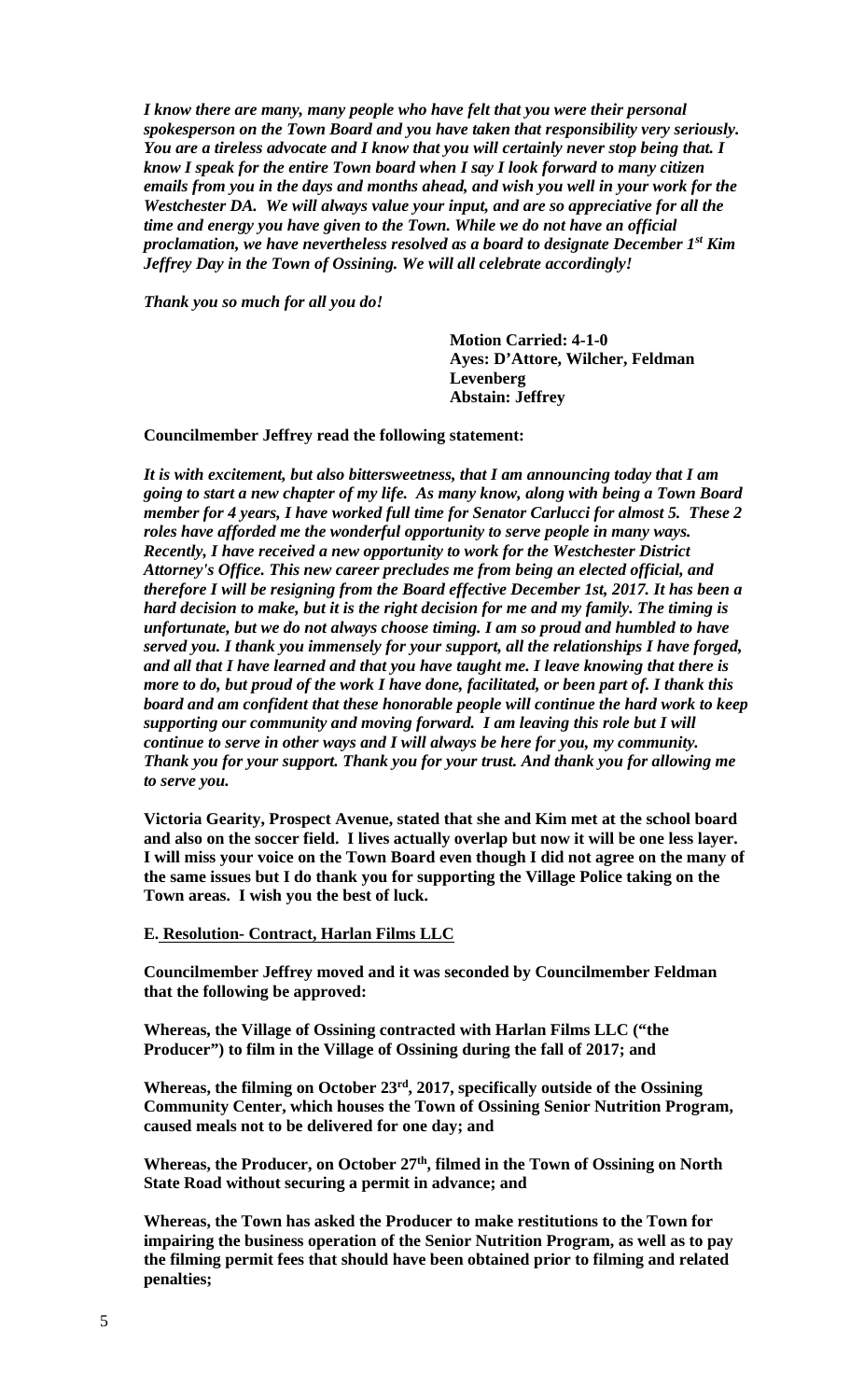**Whereas, the Producer has agreed to make the payments so long as the Town signs a Business Loss Release acknowledging receipt of the payments as a full resolution of this matter;** 

**Therefore be it Resolved, that the Town Board of the Town of Ossining hereby authorizes the Supervisor to sign the aforementioned Business Loss Release with Harlan Films LLC, which will entitle the Town to payments in the amount of \$2420, subject to approval by the Counsel to the Town as to form.** 

**Supervisor Levenberg stated that as some of you may recall, in October and early November, a film shoot took place around Ossining, mainly in the downtown near the Community Center. While we are always thrilled to have these kinds of exciting things happening in our community, and we welcome business from the film industry, we did run into a few hiccups. I am glad that the company producing the film has seen fit to make the Town whole after a rocky couple of days, and we look forward to working together more smoothly in the future.** 

 **Motion Carried: Unanimously** 

## **F. Deputy Supervisor**

**Councilmember Feldman moved and it was seconded by Councilmember Jeffrey that the following be approved:** 

**Supervisor Levenberg appoints Northern Wilcher Deputy Supervisor for the Town of Ossining effective December 1, 2017.** 

**Supervisor Levenberg stated that with the vacancy created by Councilwoman Jeffrey, I have asked Councilman Wilcher to serve as Deputy Supervisor for the remainder of the year, an offer that he graciously accepted. Northern has been a member of the Town Board since 2009, and is certainly well equipped to serve as Supervisor in my absence.** 

 **Motion Carried: Unanimously** 

# **VIII.CORRESPONDENCE TO BE RECEIVED AND FILED**

**Councilmember Wilcher moved and it was seconded by Councilmember Jeffrey that the following be approved:** 

**Resolved, that the Town Board of the Town of Ossining hereby accepts the following meeting minutes from the Town of Ossining Zoning Board of Appeals dated:** 

- **March 31, 2016**
- **August 7, 2017**
- **September 18, 2017**

 **Motion Carried: Unanimously** 

## **IX.MONTHLY REPORTS**

**Councilmember Jeffrey moved and it was seconded by Councilmember Wilcher that the following be approved:** 

**Resolved, that the Town Board of the Town of Ossining hereby accepts the Dale Cemetery monthly report for the month of October 2017.** 

 **Motion Carried: Unanimously** 

#### **X.VISITOR RECOGNITION**